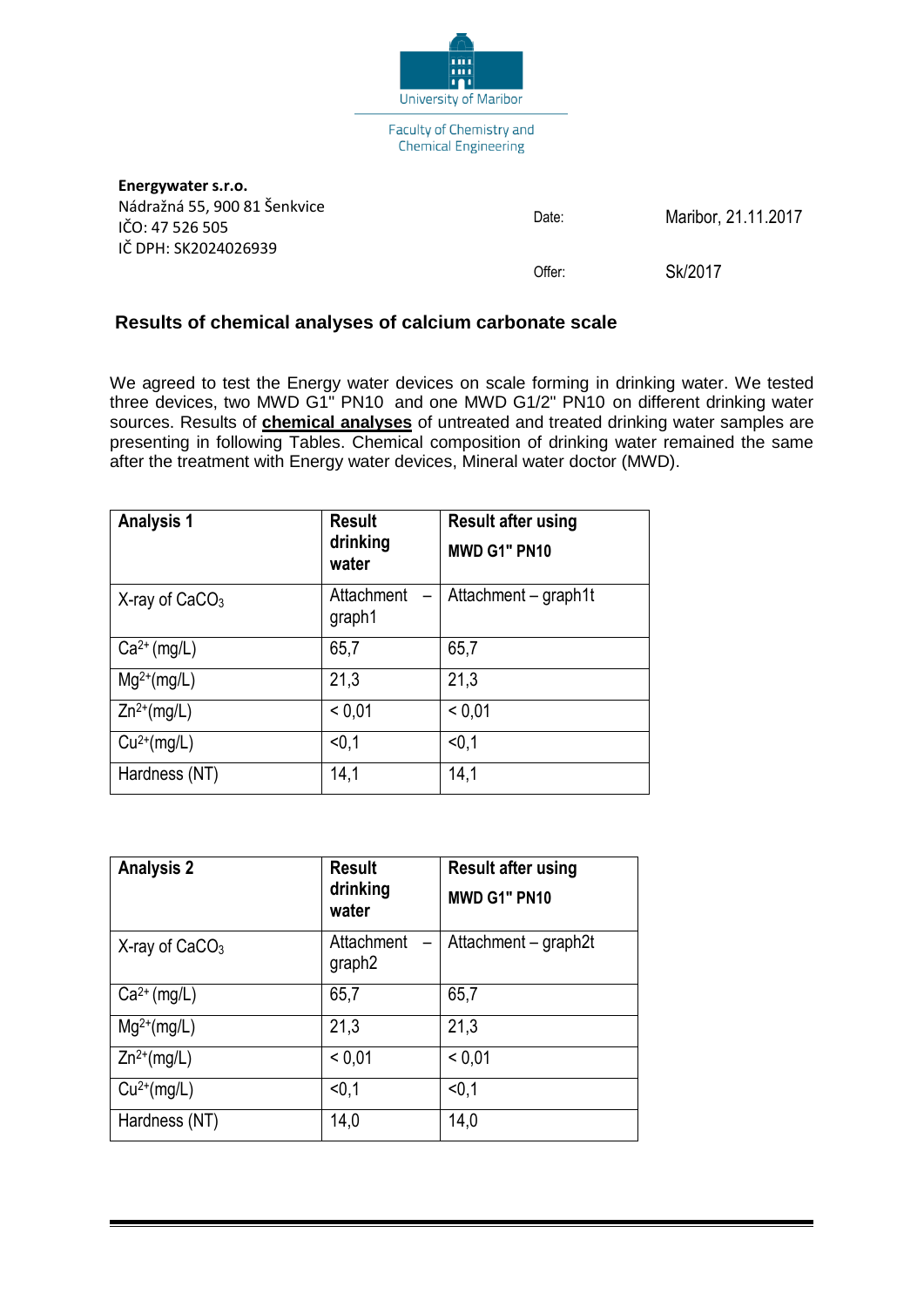

Faculty of Chemistry and **Chemical Engineering** 

| <b>Analysis 3</b>   | <b>Result</b><br>drinking<br>water | <b>Result after using</b><br><b>MWD G1/2" PN10</b> |
|---------------------|------------------------------------|----------------------------------------------------|
| $X$ -ray of $CaCO3$ | Attachment<br>graph <sub>3</sub>   | Attachment - graph3t                               |
| $Ca2+ (mg/L)$       | 65,7                               | 65,0                                               |
| $Mg^{2+}(mg/L)$     | 21,3                               | 21,3                                               |
| $Zn^{2+}(mg/L)$     | < 0.01                             | < 0.01                                             |
| $Cu2+(mg/L)$        | < 0, 1                             | < 0.1                                              |
| Hardness (NT)       | 14,1                               | 14,0                                               |

## **X-Ray analysis**

Calcium carbonate is a dominating component in scale deposits in drinking water sources. The scale in form of calcite which is difficult to remove from pipes, was formed in drinking water. Water Mineral water doctor (MWD) device induced changes to the crystal morphology and promoted crystallization in the aragonite rather than calcite. More powdered form of aragonite was formed after the treatment. It was the only form of deposit after the treatment, calcite in treated samples was not found, as seen from the attached graphs of powder diffraction patterns. However, chemical composition remained the same as hardness did not change, as seen from all tables.

> Laboratory for Water Treatment, UM FKKT Dr. Marjana Simonič, l.r.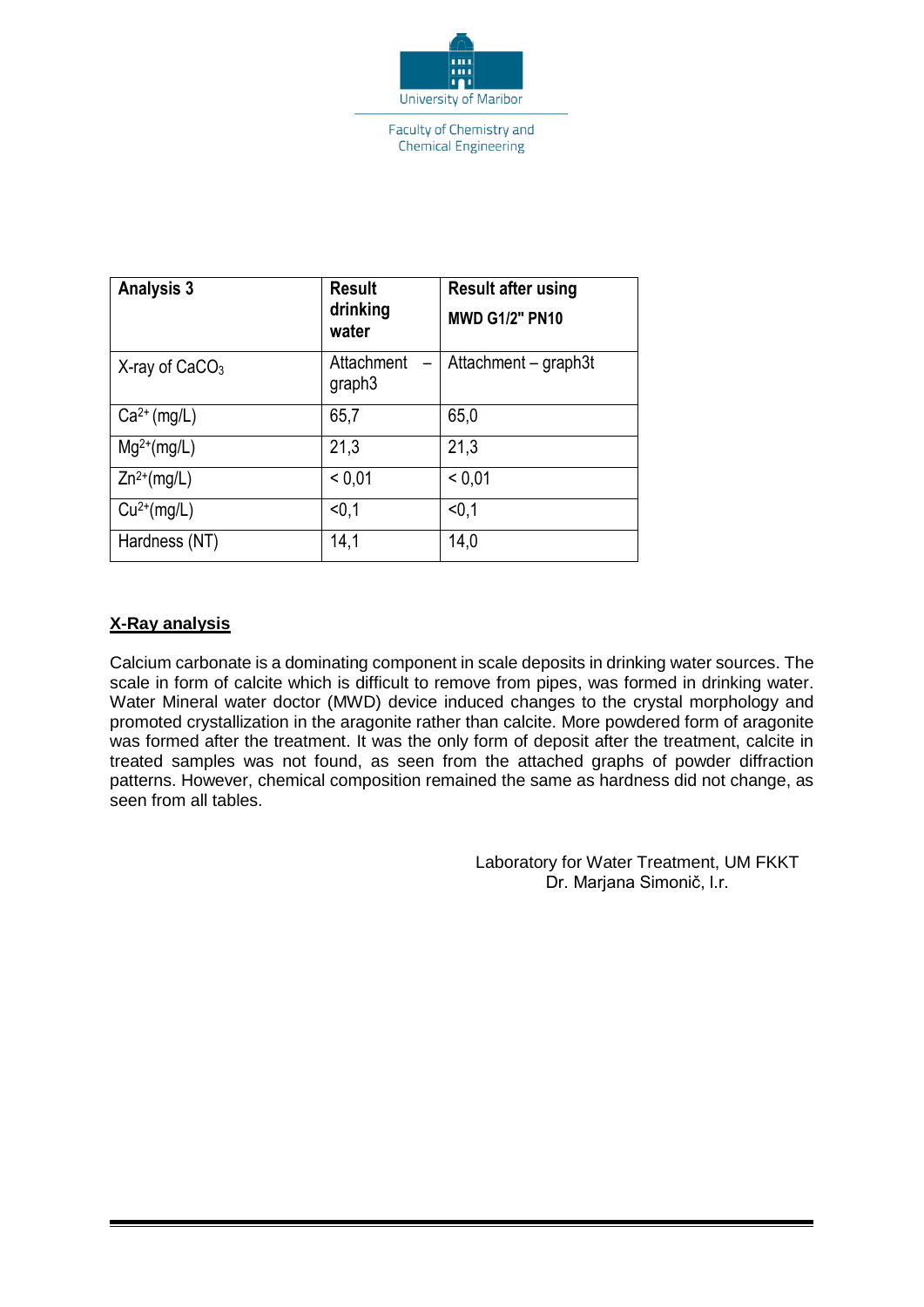**ATTACHMENT: Powder diffraction patterns of CaCO<sup>3</sup> scale**



Operations: Smooth 0.150 | Strip kAlpha2 0.500 | Background 1.000,1.000 | Import

00-005-0453 (D) - Aragonite, syn - CaCO3 - Y: 89.12 % - d x by: 1. - WL: 1.5406 - Orthorhombic - a 4.95900 - b 7.96800 - c 5.74100 - alpha 90.000 - beta 90.000 - gamma 90.000 - Primitive - Pmcn (62) - 4 - 226.846 - F<br>00-01

**Graf 1**: Voda netretirana 1: ima kalcit(zeleno) i aragonit (crveno).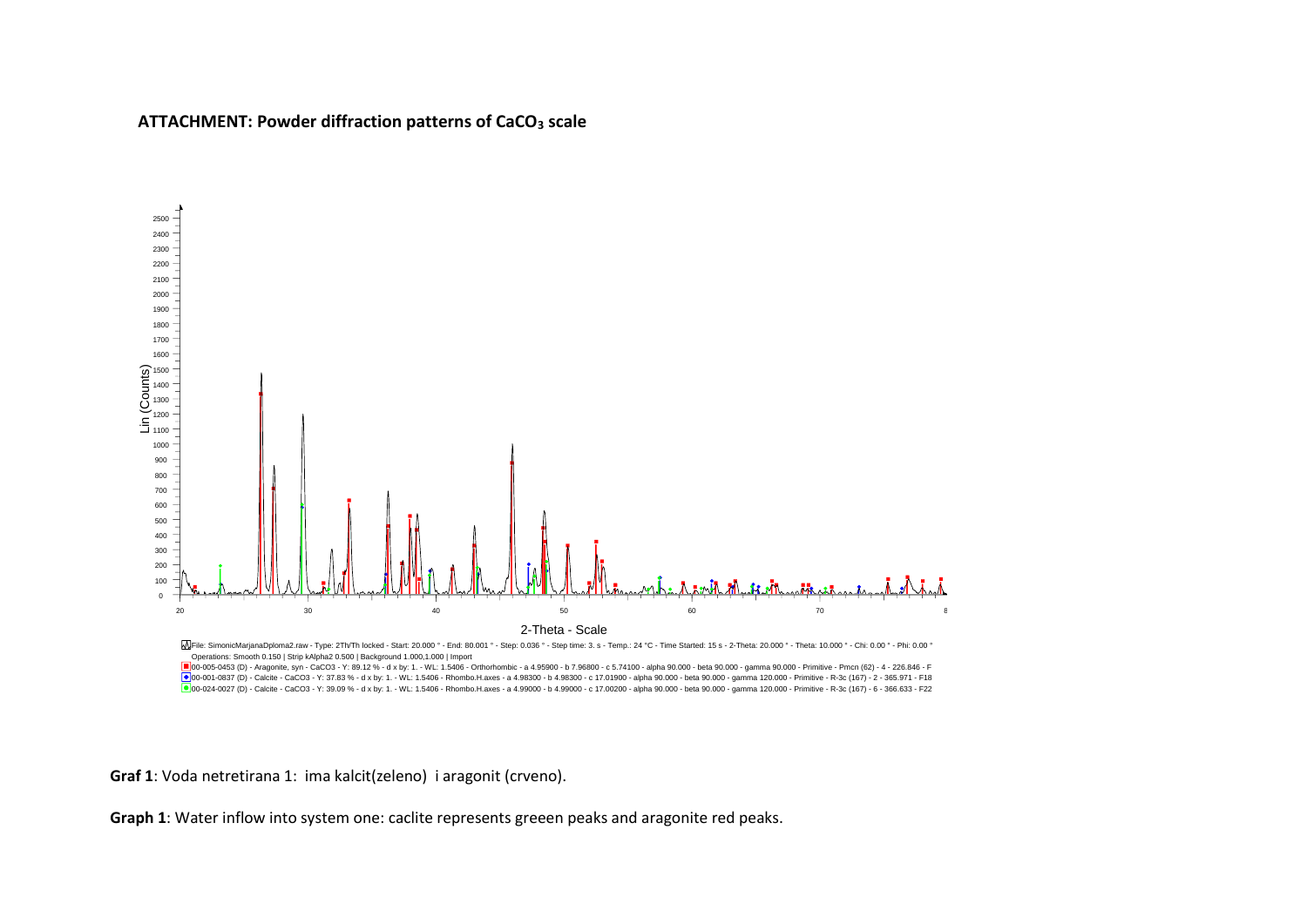

Operations: Strip kAlpha2 0.514 | Background 1.000,1.000 | Import

 $\boxed{\text{10}}$ 00-005-0453 (D) - Aragonite, syn - CaCO3 - Y: 86.65 % - d x by: 1. - WL: 1.5406 - Orthorhombic - a 4.95900 - b 7.96800 - c 5.74100 - alpha 90.000 - beta 90.000 - gamma 90.000 - Primitive - Pmcn (62) - 4 - 226.846

**Graf 1t**: Voda nakon uređaja 1 MWDG1 ''PN10: crveno aragonit. Bez kalcita.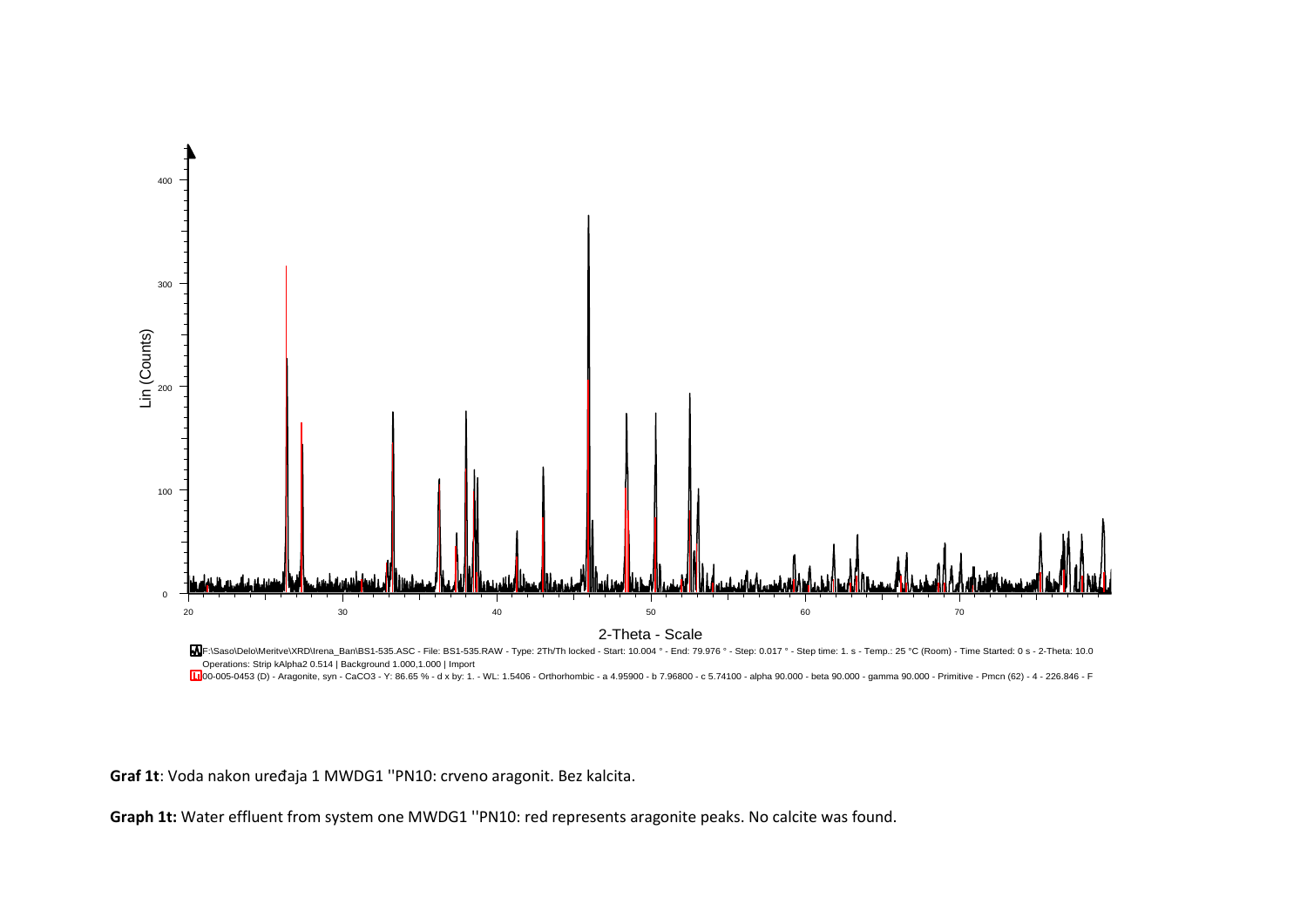



**Graf 2**: Voda netreitrana 2 ima kalcit (zeleno) i aragonit (crveno).

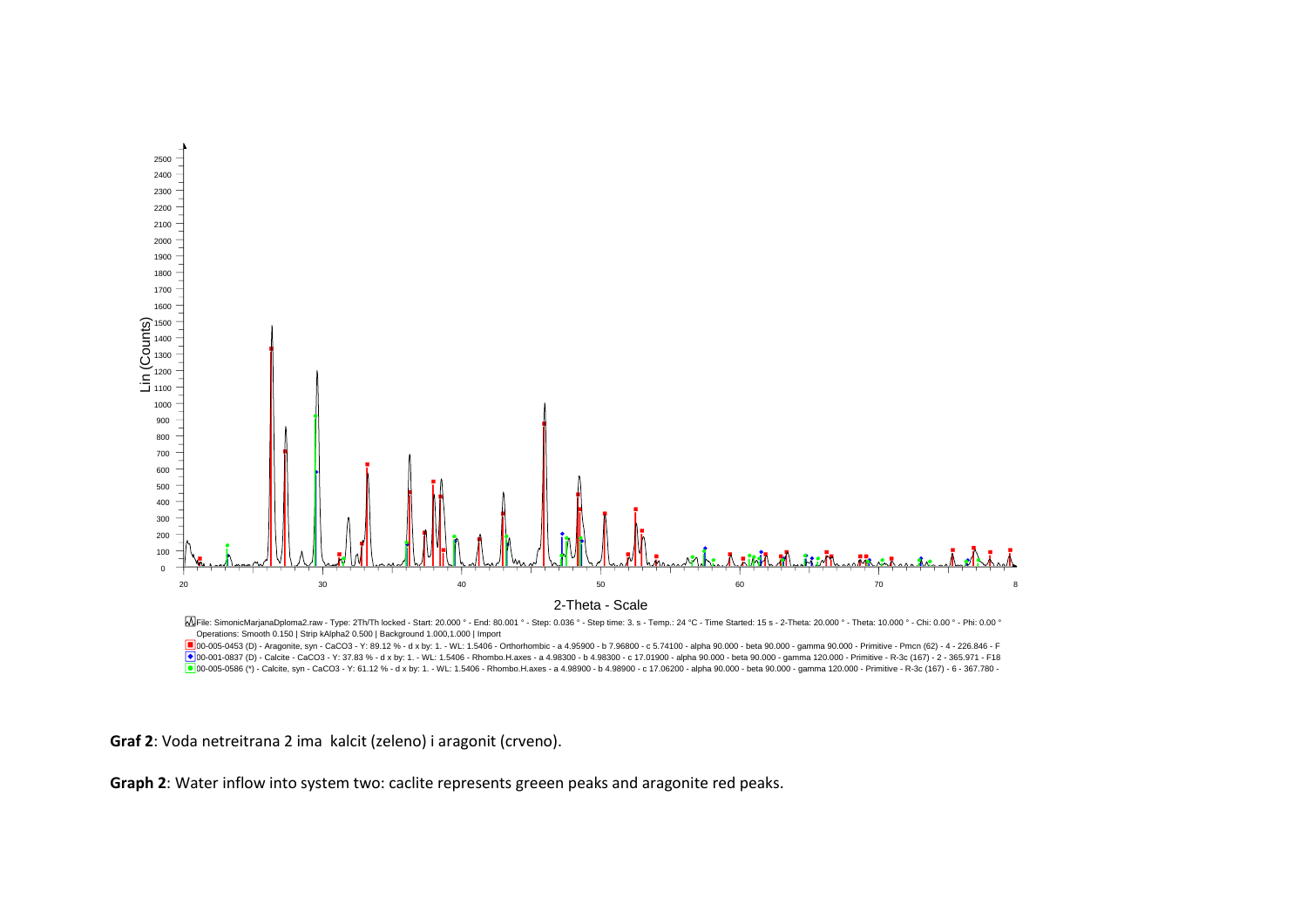

Operations: Strip kAlpha2 0.514 | Background 1.000,1.000 | Import

000-005-0453 (D) - Aragonite, syn - CaCO3 - Y: 62.76 % - d x by: 1. - WL: 1.5406 - Orthorhombic - a 4.95900 - b 7.96800 - c 5.74100 - alpha 90.000 - beta 90.000 - gamma 90.000 - Primitive - Pmcn (62) - 4 - 226.846 - F<br>د

**Graf 2t**: Voda nakon uređaja 2 MWDG1 ''PN10: Crveno aragonit. Bez kalcita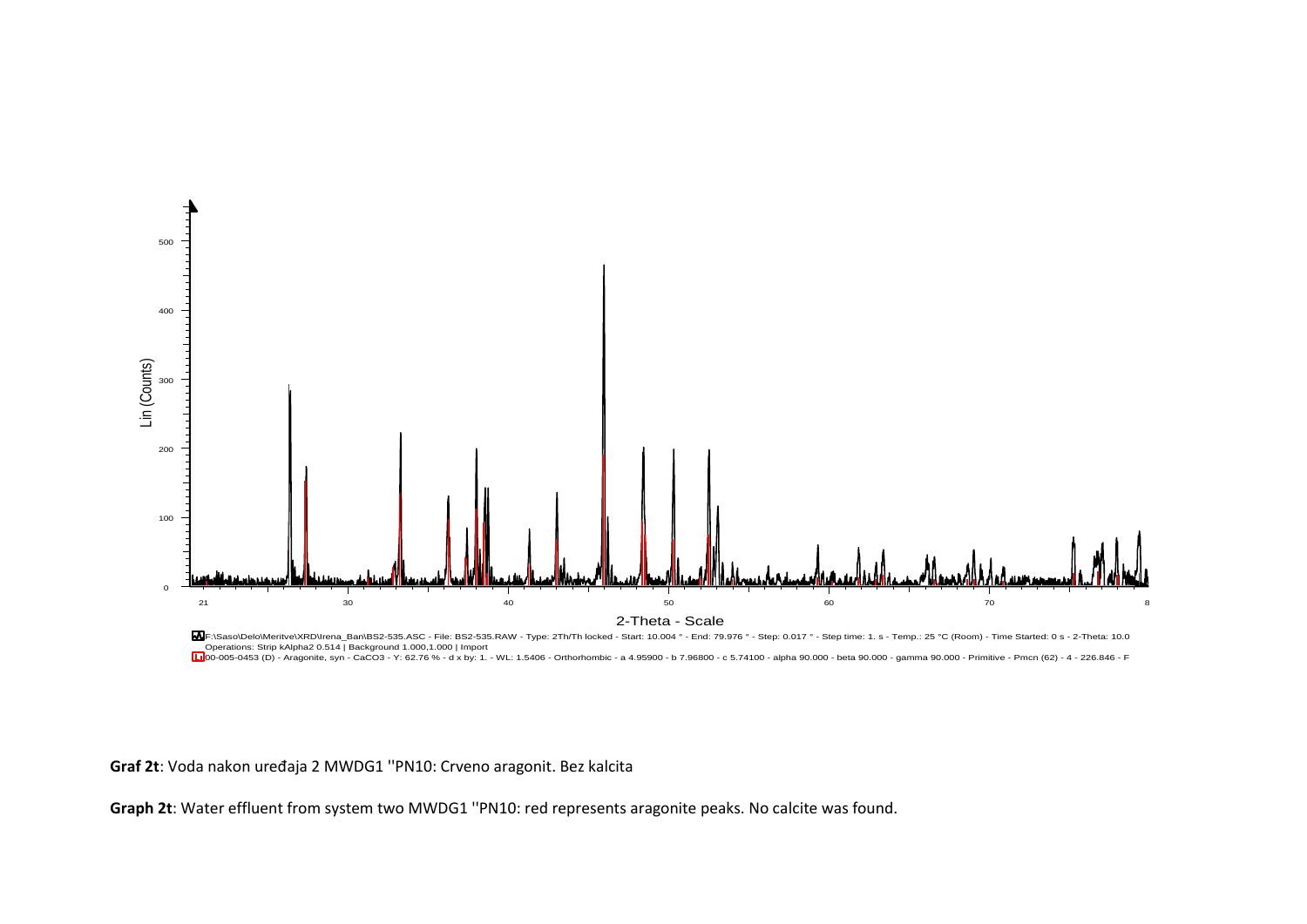

**Graf 3**: Voda na ulazu u uređaj 3. Plavo kalcit i crveno aragonit.

Graph 3: Water inflow into system three: caclite represents blue peaks and aragonite red peaks.